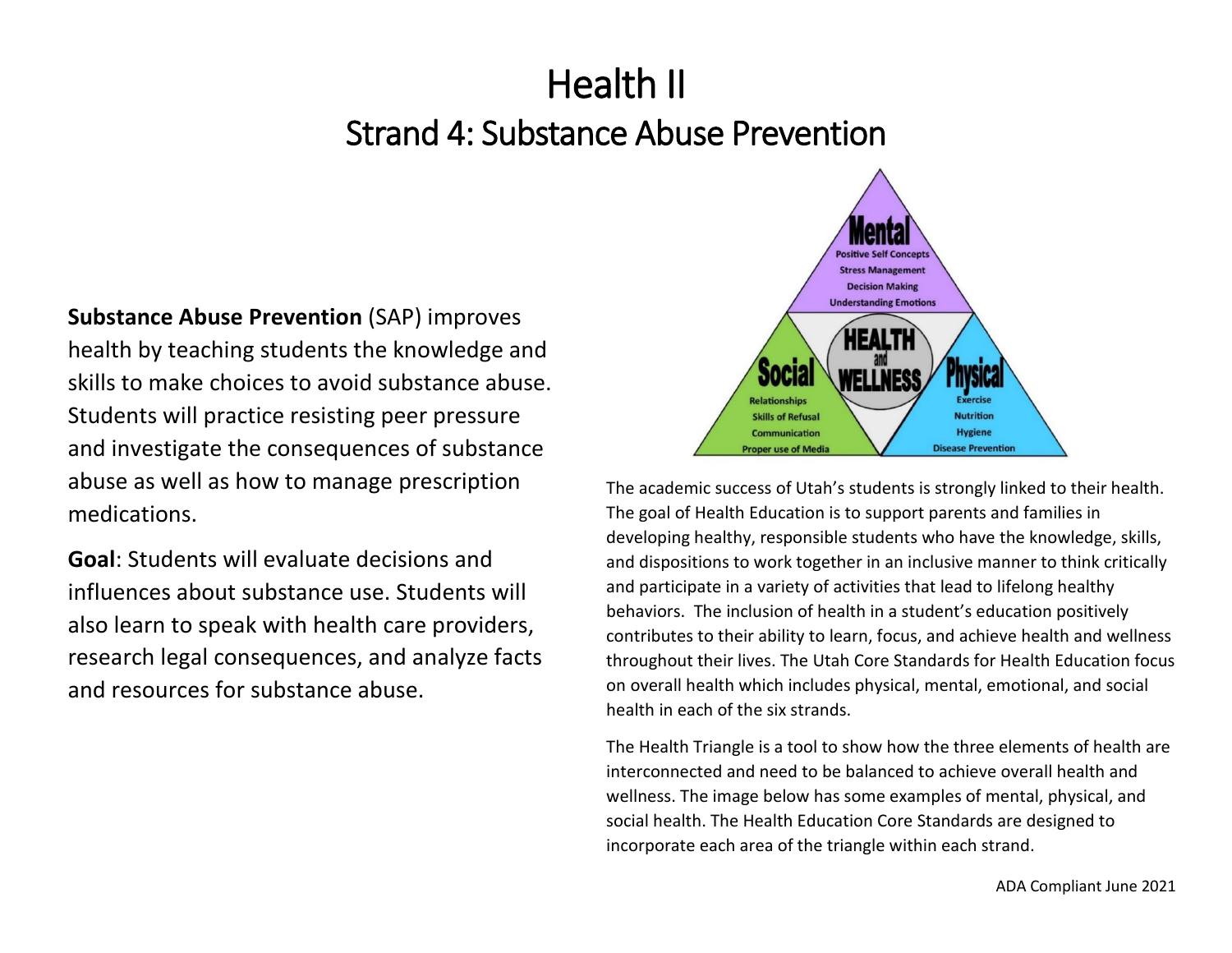# **Standard HII.SAP.1**

Explore risk and protective factors for making healthy decisions about substance use.

# **Concepts and Skills to Master**

- Botvin LST Lesson.
- Discuss protective factors, and other measures to support a substance-free lifestyle.
- Discuss how increased independence adds to individual responsibility.
- Construct methods to resist negative peer pressure and positively influence others to make healthy choices.
- Develop a plan with positive alternatives to substance use when experiencing stress, adversity or peer pressure.

# **Critical Background Knowledge**

Standard HI.SAP.1: Practice methods to resist peer pressure with regards to alcohol, tobacco, nicotine, and other substances, including the misuse of prescription drugs.

# **Related Standards: Current Grade Level**

Standard HII.HF.1: Use SMART goal criteria to design and implement a plan for positive lifelong healthy habits.

Standard HII.HF.3: Apply decision-making strategies to a health-related choice and defend the decision. Discuss practicing self-control, such as delaying immediate gratification, resisting negative peer pressure, and avoiding risks of impulsive behavior.

Standard HII.HF.4: Develop resiliency skills.

Standard HII.HF.5: Model strategies to prevent, manage, or resolve interpersonal conflicts in healthy ways.

# **Standard HII.SAP.2**

Evaluate media and marketing tactics used to promote alcohol, tobacco, nicotine, and other drug products.

# **Concepts and Skills to Master**

# • Botvin LST Lesson.

• Compare and contrast media ads, identify target audience.

# **Critical Background Knowledge**

Standard HI.SAP.2: Analyze media and marketing tactics used to promote alcohol, tobacco, nicotine, and other drug products.

# **Related Standards: Current Grade Level**

Standard.MEH.2: Research current modes of technology and media use and how they impact mental and emotional health.

Standard HII.N.3: Describe how family, peers, media, and day-to-day activities influence food choices.

Standard HII.N.5: Assess the accuracy and validity of claims about health information, dietary supplements, products, and services.

# **Standard HII.SAP.3**

Discuss how substance use alters brain development and function and research the link between genetics and addiction.

# **Concepts and Skills to Master**

- Discuss neurotransmission and how addiction occurs.
- Epigenetics and drugs role in passing of traits. Understand how receptors in the brain work and how the receptors change with the use of drugs.
- Use the Utah Department of Health resource and CDC website for current info to use in the classroom discussion.
- Analyze the impact alcohol, nicotine and other drugs have on the developing teen brain.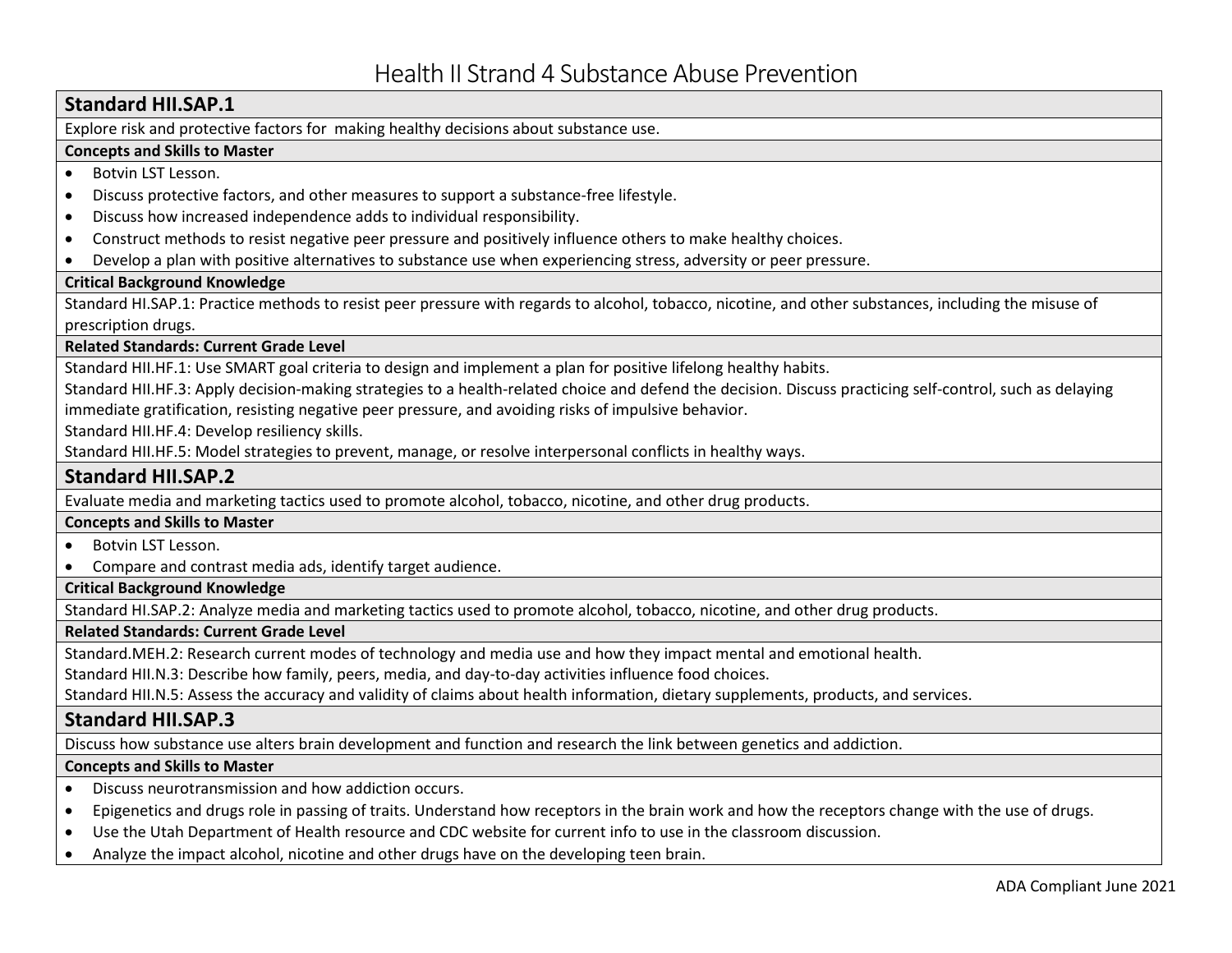# **Critical Background Knowledge**

Standard HI.SAP.4: Investigate potential short and long-term consequences (for example, physical, mental and emotional, social, legal, financial) of alcohol, tobacco, nicotine, and other substance use, including the misuse of prescription drugs.

#### **Related Standards: Current Grade Level**

Standard HII.HD.1: Analyze how brain development has an impact on cognitive, social, and emotional changes of adolescence and early adulthood. Standard HII.HD.9b: Analyze factors, including alcohol and other substances, that can affect the ability to effectively refuse or consent to sexual activity or perceive the refusal of others.

# **Standard HII.SAP.4**

Evaluate the physical, mental, emotional, social, legal, and financial impacts of the use or abuse of alcohol, tobacco, nicotine and other drugs on self, families, and communities.

#### **Concepts and Skills to Master**

- Identify environments with higher risks of smoking, drinking and substance abuse.
- Evaluate the impacts of substance use on each of the categories. Calculate the cost of different substance use over time. Research impact on health. Research state laws and penalties around substance use and legal age for use (when applicable).

#### **Critical Background Knowledge**

Standard HI.SAP.4: Investigate potential short and long-term consequences (for example, physical, mental and emotional, social, legal, financial) of alcohol, tobacco, nicotine, and other substance use, including the misuse of prescription drugs.

#### **Related Standards: Current Grade Level**

Standard.HII.HF.3: Apply decision-making strategies to a health-related choice and defend the decision. Discuss practicing self-control, such as delaying immediate gratification, resisting negative peer pressure, and avoiding risks of impulsive behavior.

Standard HII.HF.4b: Understand the impact of locus of control, growth mindset, and healthy response to failure on physical, mental, emotional, and social health.

Standard HII.MEH.5: Research and demonstrate knowledge of risk factors and warning signs of suicide and know how to seek help when needed. Standard HII.HD.9b: Analyze factors, including alcohol and other substances, that can affect the ability to effectively refuse or consent to sexual activity or perceive the refusal of others.

# **Standard HII.SAP.4a**

Explain driving under the influence (DUI) and not-a-drop laws.

#### **Concepts and Skills to Master**

Explain there are many people affected due to the poor choices of the driver. Discuss the not a drop law and the consequences of being in the age category for the not a drop law.

#### **Standard HII.SAP.4b**

Research the legal consequences of driving under the influence of alcohol and other substances.

# **Concepts and Skills to Master**

• Guided online research of Utah laws and prosecution of DUI.

• Law enforcement officers or prosecutors can be helpful for this standard.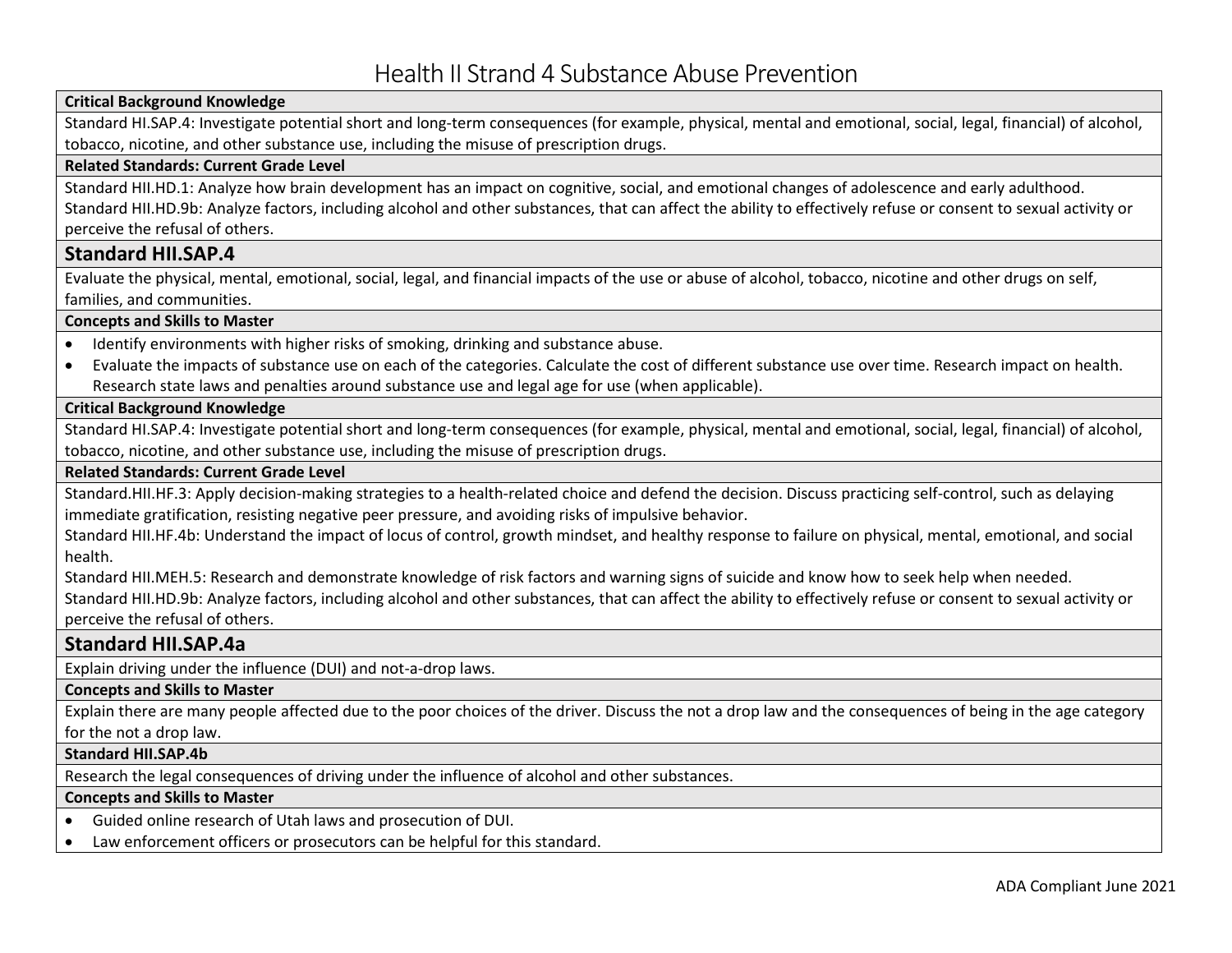# **Standard HII.SAP.5**

Identify community resources available to support individuals impacted by substance abuse and addiction, recognizing that recovery from addiction is possible.

# **Concepts and Skills to Master**

- Research resources in the community.
- Identify community programs that deal with substance abuse and addiction. Have students become aware of hot lines and other resources that are available to them for assistance.

# **Critical Background Knowledge**

Standard HI.SAP.5: Apply decision-making strategies to a health-related choice and defend the decision. Discuss practicing self-control, such as delaying immediate gratification, resisting negative peer pressure, and avoiding risks of impulsive behavior.

# **Related Standards: Current Grade Level**

Standard HII.SDP.5: Explain how addiction is a disease and understand the need for professional intervention.

# **Standard HII.SAP.6**

Demonstrate how to talk with a health care provider about prescription options, effectiveness, side effects, and interactions of medications.

# **Concepts and Skills to Master**

- Role play a patient speaking with their healthcare provider about options for non-addictive painkillers, other medications, and complete mock patient history forms.
- List guidelines for proper disposal of medication.
- Research prescriptions and write about the effectiveness, side effects, and interactions of the medication. Explain how and where to look up drug information.

# **Critical Background Knowledge**

Standard HI.SAP.3: Examine the safe use and potential risks of prescription medications, over-the-counter (OTC) medications and herbal or dietary supplements.

# **Related Standards: Current Grade Level**

Standard HII.MEH.4: Apply decision-making strategies to a health-related choice and defend the decision. Discuss practicing self-control, such as delaying immediate gratification, resisting negative peer pressure, and avoiding risks of impulsive behavior.

Standard HII.SDP.6b: Demonstrate effective communication about health concerns with healthcare providers and other trusted adults (for example, parent, guardian, relative, teacher, counselor, clergy).

# **Academic Language**

**Abstinence**: Avoidance of harmful behaviors including the illegal use of drugs and alcohol, tobacco use, and sexual activity.

**Addiction:** The compulsive activity or use of a substance despite any cost to health, family, or social standing. Addiction is a medical condition and requires medical treatment.

**Advocate**: Person who pleads or speaks on another person's behalf. Includes supporting, helping, seeking help, and standing up for self and others.

**Dietary Supplements**: A manufactured product taken orally that contains one or more ingredients, such as vitamins, minerals, herbs or amino acids, that are intended to supplement one's diet that are not considered food.

**Drug:** A chemical substance that is used to cause changes in the body or behavior.